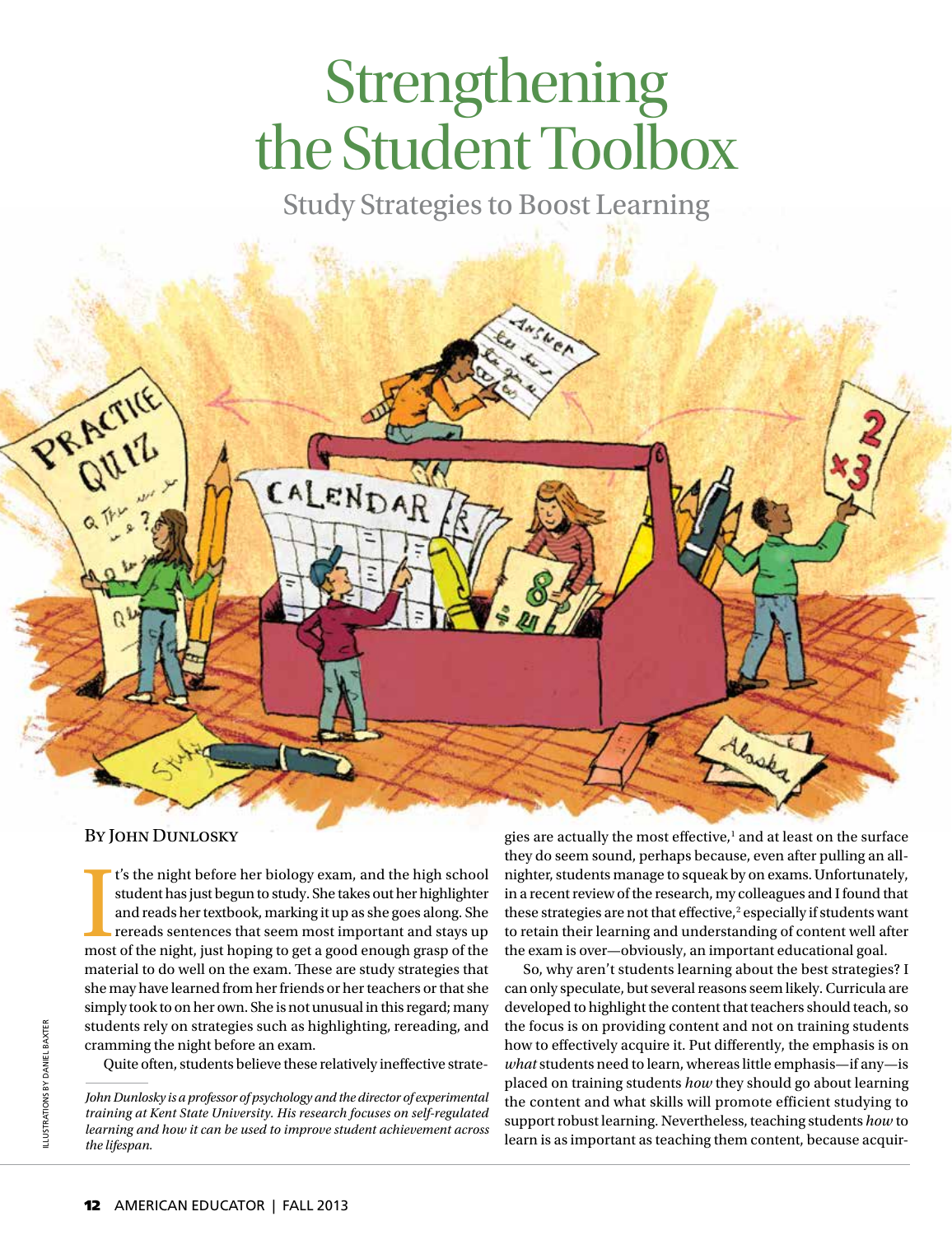ing both the right learning strategies and background knowledge is important—if not essential—for promoting lifelong learning.

Another reason many students may not be learning about effective strategies concerns teacher preparation. Learning strategies are discussed in almost every textbook on educational psychology, so many teachers likely have been introduced to at least some of them. Even so, my colleagues and I found that, in large part, the current textbooks do not adequately cover the strategies; some omit discussion of the most effective ones, and most do not provide guidelines on how to use them in the classroom or on how to teach students to use them. In some cases, the strategies discussed have limited applicability or benefit.<sup>3</sup> So I sympathize with teachers who want to devote some class time to teaching students how to learn, because teacher preparation typically does not emphasize the importance of teaching students to use effective learning strategies. Moreover, given the demands of day-to-day teaching, teachers do not have time to figure out which strategies are best.

The good news is that decades of research has focused on evaluating the effectiveness of many promising strategies for helping students learn. Admittedly, the evidence for many of these strategies is immense and not easily deciphered, especially given the technical nature of the literature. Thus, to help promote the teaching and use of effective learning strategies, my colleagues\* and I reviewed the efficacy of 10 learning strategies:

- 1. Practice testing: self-testing or taking practice tests on to-be-learned material.
- 2. Distributed practice: implementing a schedule of practice that spreads out study activities over time.
- 3. Interleaved practice: implementing a schedule of practice that mixes different kinds of problems, or a schedule of study that mixes different kinds of material, within a single study session.
- 4. Elaborative interrogation: generating an explanation for why an explicitly stated fact or concept is true.
- 5. Self-explanation: explaining how new information is related to known information, or explaining steps taken during problem solving.
- 6. Rereading: restudying text material again after an initial reading.
- 7. Highlighting and underlining: marking potentially important portions of to-be-learned materials while reading.
- 8. Summarization: writing summaries (of various lengths) of to-be-learned texts.
- 9. Keyword mnemonic: using keywords and mental imagery to associate verbal materials.
- 10. Imagery for text: attempting to form mental images of text materials while reading or listening.

Before describing the strategies in detail, I will put into context a few aspects of our review. First, our intent was to survey strategies that teachers could coach students to use without sacrificing too much class time and that any student could use. We excluded a variety of strategies and computer-driven tutors that show promise but require technologies that may be unavailable to many students. Although some of the strategies we reviewed can be implemented with computer software, they all can be used successfully by a motivated student who (at most) has access to a pen or pencil, some index cards, and perhaps a calendar.



Second, we chose to review some strategies (e.g., practice testing) because an initial survey suggested that they were relatively effective,<sup>4</sup> whereas we chose other strategies (e.g., rereading, highlighting) because students reported using them often yet we wondered about their effectiveness.

Finally, the strategies differ somewhat with respect to the kinds of learning they promote. For instance, some strategies (e.g., keyword mnemonic, imagery for text) are focused on improving students' memory for core concepts or facts. Others (e.g., self-explanation) may best serve to promote students' comprehension of what they are reading. And still others (e.g., practice testing) appear to be useful for enhancing both memory and comprehension.

In the following sections, I discuss each of the learning strategies, beginning with those that show the most promise for improving student achievement.

## The Most Effective Learning Strategies

We rated two strategies—practice testing and distributed practice—as the most effective of those we reviewed because they can help students regardless of age, they can enhance learning and comprehension of a large range of materials, and, most important, they can boost student achievement.

<sup>\*</sup>My collaborators on this project were cognitive and educational researchers Katherine A. Rawson, Elizabeth J. Marsh, Mitchell J. Nathan, and Daniel T. Willingham. Willingham regularly contributes to *American Educator* in his "Ask the Cognitive Scientist" column.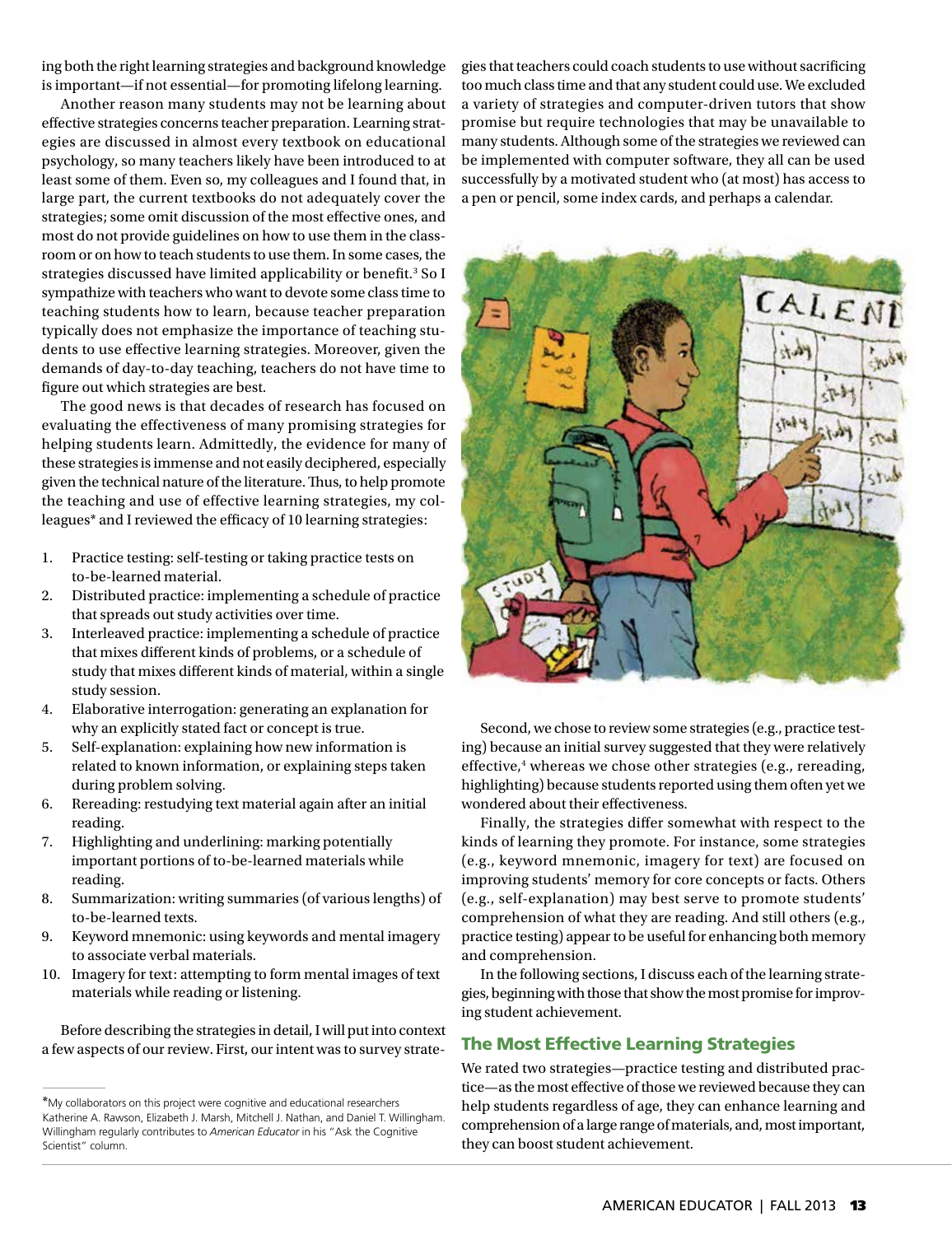#### Practice Testing

*Test*, *exam*, and *quiz* are four-letter words that provoke anxiety in many students, if not some teachers as well. Such anxiety may not be misplaced, given the high stakes of statewide exams. However, by viewing tests as the end-all assessments administered only after learning is complete, teachers and students are missing out on the benefits of one of the most effective strategies for *improving* student learning.

In 1909, a doctoral student at the University of Illinois demonstrated that practice tests improve student performance,<sup>5</sup> and more than 100 years of research has revealed that taking practice tests (versus merely rereading the material to be learned) can substantially boost student learning. For instance, college students who reported using practice tests to study for upcoming exams earned higher grades,<sup>6</sup> and when middle school teachers administered daily practice tests for class content, their students performed better on future tests that tapped the content they had practiced during the daily tests.<sup>7</sup>

All of the strategies we reviewed can be used successfully by a motivated student who (at most) has access to a pen or pencil, some index cards, and perhaps a calendar.

The use of practice tests can improve student learning in both direct and indirect ways.<sup>8</sup> Consider two students who have just read a chapter in a textbook: Both students review the most important information in the chapter, but one student reads the information again, whereas the other student hides the answers and attempts to recall the information from memory. Compared with the first student, the second student, by testing himself, is boosting his long-term memory. Thus, unlike simply reading a text, when students correctly retrieve an answer from memory, the correct retrieval can have a direct effect on memory.

Practice tests can also have an indirect effect on student learning. When a student fails to retrieve a correct answer during a practice test, that failure signals that the answer needs to be restudied; in this way, practice tests can help students make better decisions about what needs further practice and what does not. In fact, most students who use practice tests report that they do so to figure out what they know and do not know.<sup>9</sup>

Based on the prevailing evidence, how might students use practice tests to best harness the power of retrieval practice? First, student learning can benefit from almost any kind of practice test, whether it involves completing a short essay where students need to retrieve content from memory or answering questions in a multiple-choice format. Research suggests, however, that students will benefit most from tests that require recall from memory, and not from tests that merely ask them to recognize the correct answer.10 They may need to work a bit harder to recall key materials (especially lengthy ones) from memory, but the payoff will be great in the long run. Another benefit of encouraging students to recall key information from memory is that it does not require creating a bank of test questions to serve as practice tests.

Second, students should be encouraged to take notes in a manner that will foster practice tests. For instance, as they read a chapter in their textbook, they should be encouraged to make flashcards, with the key term on one side and the correct answer on the other. When taking notes in class, teachers should encourage students to leave room on each page (or on the back pages of notes) for practice tests. In both cases, as the material becomes more complex (and lengthy), teachers should encourage students to write down their answers when they are testing themselves. For instance, when they are studying concepts on flashcards, they should first write down the answer (or definition) of the concept they are studying, and then they should compare their written answer with the correct one. For notes, they can hide key ideas or concepts with their hand and then attempt to write them out in the remaining space; by using this strategy, they can compare their answer with the correct one and easily keep track of their progress.

Third, and perhaps most important, students should continue testing themselves, with feedback, until they correctly recall each concept at least once from memory. For flashcards, if they correctly recall an answer, they can pull the card from the stack; if they do not recall it correctly, they should place it at the back of the stack. For notes, they should try to recall all of the important ideas and concepts from memory, and then go back through their notes once again and attempt to correctly recall anything they did not get right during their first pass. If students persist until they recall each idea or concept correctly, they will enhance their chances of remembering the concepts during the actual exam. They should also be encouraged to "get it right" on more than one occasion, such as by returning to the deck of cards on another day and relearning the materials. Using practice tests may not come naturally to students, so teachers can play an important role in informing them about the power of practice tests and how they apply to the content being taught in class.

Not only can students benefit from using practice tests when studying alone, but teachers can give practice tests in the classroom. The idea is for teachers to choose the most important ideas and then take a couple minutes at the beginning or end of each class to test students. After all students answer a question, teachers can provide the correct answer and give feedback. The more closely the practice questions tap the same information that will be tested on the in-class examination, the better students will do. Thus, this in-class "testing time" should be devoted to the most critical information that will appear on the actual exam. Even using the same questions during practice and during the test is a reasonable strategy. It not only ensures that the students will be learning what teachers have decided is most important, but also affirms to students that they should take the in-class practice quizzes seriously.

#### Distributed Practice

A second highly effective strategy, distributed practice is a straightforward and easy-to-use technique. Consider the following examples:

A first-grader studies for a spelling test. Using a worksheet to guide her practice, she might take one of two approaches. She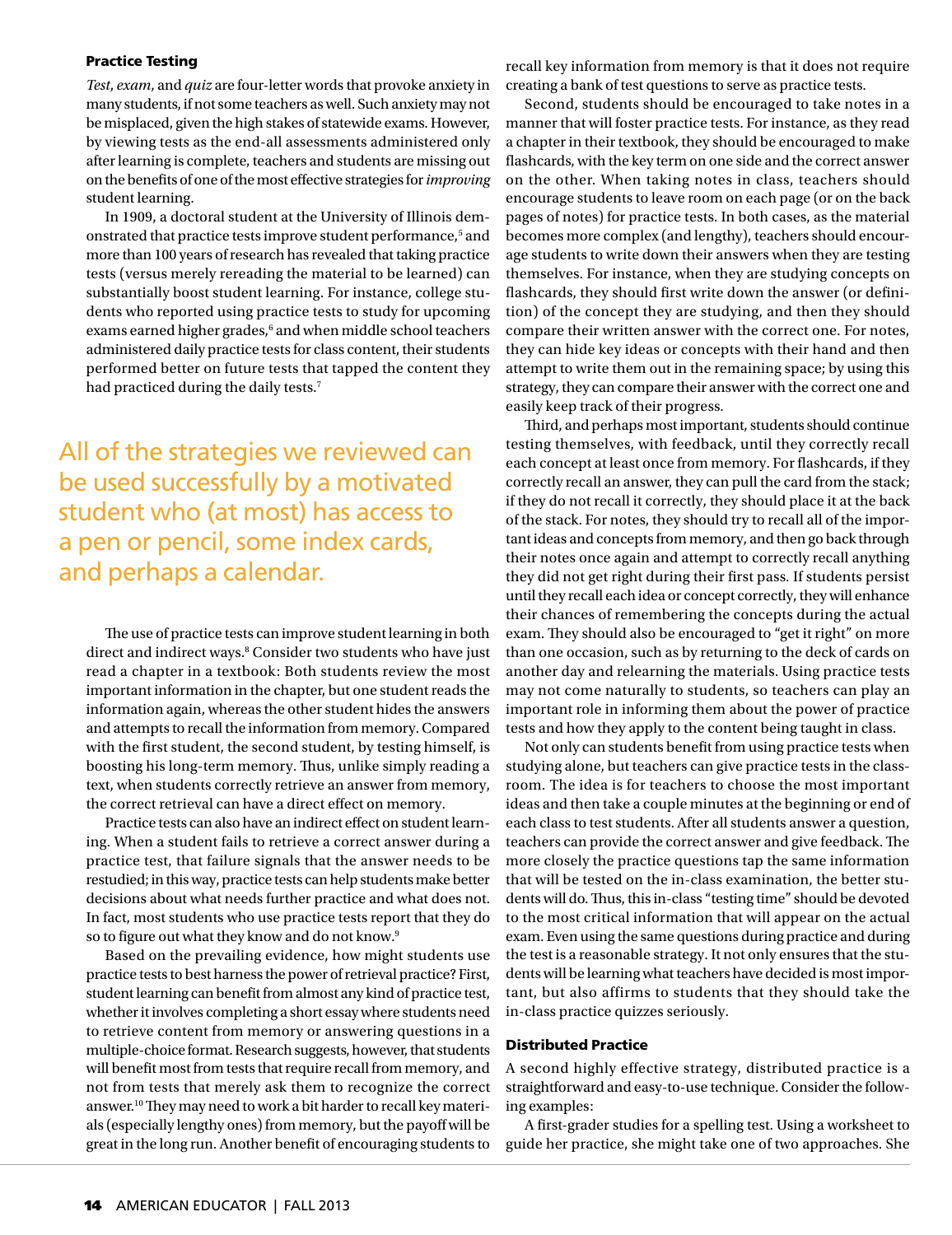could practice spelling the words by writing each one several times directly below the word printed on the sheet. After practicing one word repeatedly, she would move on to the next one and practice writing that word several times below it. This kind of practice is called massed practice, because the student practices each word multiple times together, before moving to the next one.

An alternative strategy for the student would be to practice writing each word only once, and after transcribing the final word, going back and writing each one again, and so forth, until the practice is complete. This kind of practice is called distributed practice, because practice with any one word is distributed across time (and the time between practicing any one word is filled with another activity—in this case, writing other words).

In this example, the student either masses or distributes her practices during a single session. Now, imagine an eighth-grader trying to learn some basic concepts pertaining to geology for an upcoming in-class exam. He might read over his notes diligently, in a single session the night before the exam, until he thinks he is ready for the test—a study tactic called cramming, which practically all students use. Or, as an alternative, he might study his notes and texts during a shorter session several evenings before the exam and then study them again the evening before. In this case, the student distributes his studying across two sessions.

Students will retain knowledge and skills for a longer period of time when they distribute their practice than when they mass  $it,$ <sup>11</sup> even if they use the same amount of time massing and distributing their practice.\* Unfortunately, however, many students believe that massed practice is better than distributed practice.12

One reason for this misconception is that students become familiar and facile with the target material quickly during a massed practice session, but learning appears to proceed more slowly with distributed practice. For instance, the first-grader quickly writes the correct word after practicing it several times in succession, but when the same practice is distributed, she may still struggle after several attempts. Likewise, the eighthgrader may quickly become familiar with his notes after reading them twice during a single session, but when distributing his practice across two study sessions, he may realize how much he has forgotten and use extra time getting back up to speed.

In both cases, learning itself feels tougher when it is distributed instead of massed, but the competency and learning that students may feel (and teachers may see) during massed practice is often ephemeral. By contrast, distributed practice may take more effort, but it is essential for obtaining knowledge in a manner that will be maintained (or easily relearned) over longer, educationally relevant periods of time.

Most students, whether they realize it or not, use distributed practice to master many different activities, but not when they are studying. For instance, when preparing for a dance recital, most would-be dancers will practice the routine nightly until they have it down; they will not just do all the practice the night before the recital, because everyone knows that this kind of practice will likely not be successful. Similarly, when playing video games, students see their abilities and skills improve dramatically over time in large part because they keep coming back to play the game in a distributed fashion. In these and many other cases, students realize that more practice or play during a current session will not help much, and they may even see their performance weaken near the end of a session, so, of course, they take a break and return to the activity later. However, for whatever reason, students don't typically use distributed practice as they work toward mastering course content.



# The use of practice tests can improve student learning in both direct and indirect ways.

Not using distributed practice for study is unfortunate, because the empirical evidence for the benefits of distributed (over massed) practice is overwhelming, and the strategy itself is relatively easy to understand and use. Even so, I suspect that many students will need to learn how to use it, especially for distributing practice across multiple sessions. The difficulty is simply that most students begin to prepare and study only when they are reminded that the next exam is tomorrow. By that point, cramming is their only option. To distribute practice over time, students should set aside blocks of time throughout each week to study the content for each class. Each study block will be briefer than an all-night cram session, and it should involve studying (and using practice tests) for material that was recently introduced in class and for material they studied in previous sessions.

To use distributed practice successfully, teachers should focus on helping students map out how many study sessions they will

<sup>\*</sup>To learn more about massed versus distributed practice, see Daniel T. Willingham's article, "Allocating Student Study Time," in the Summer 2002 issue of *American Educator*[, available at www.aft.org/newspubs/periodicals/ae/summer2002/](www.aft.org/newspubs/periodicals/ae/summer2002/willingham.cfm) willingham.cfm.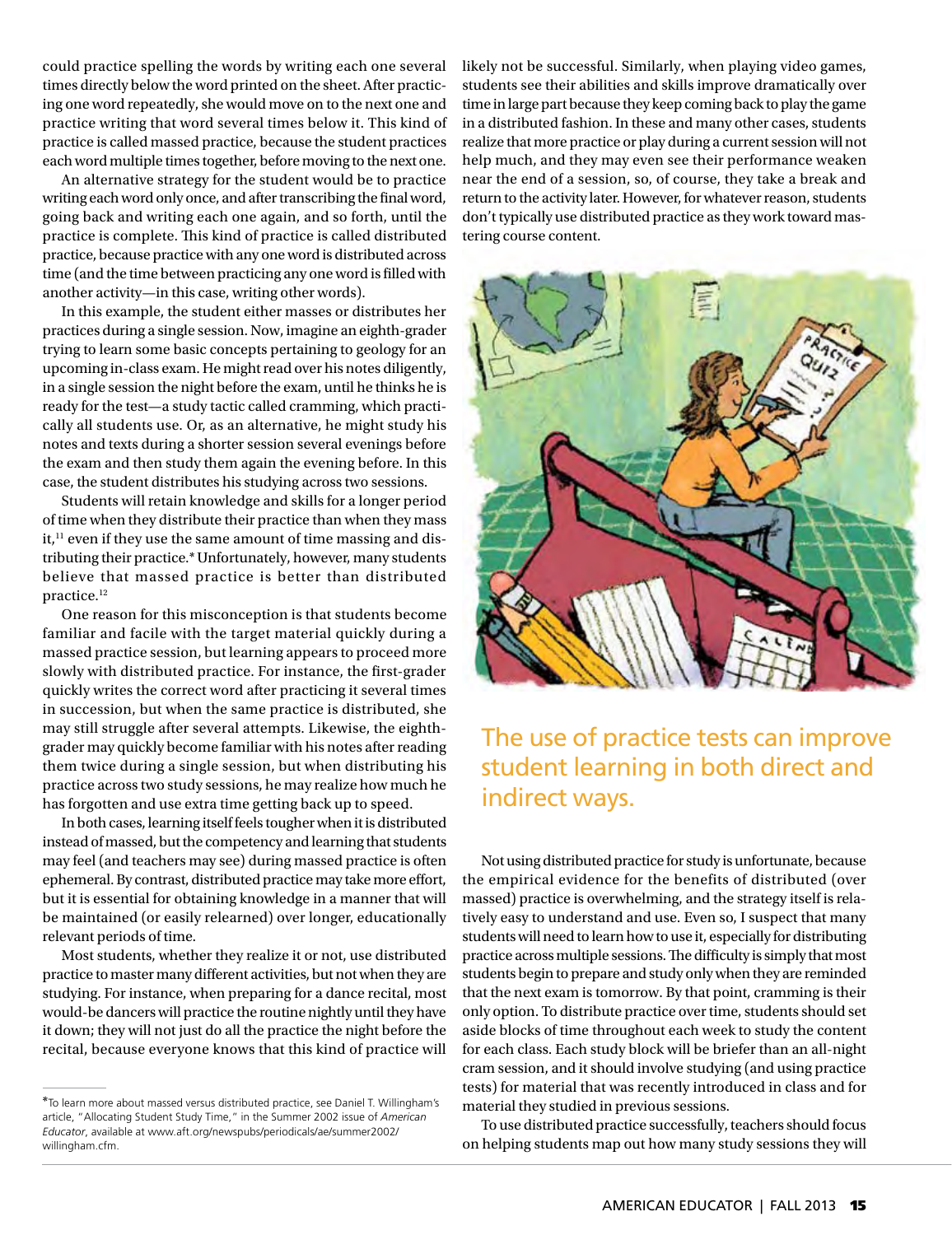need before an exam, when those sessions should take place (such as which evenings of the week), and what they should practice during each session. For any given class, two short study blocks per week may be enough to begin studying new material and to restudy previously covered material.



Students will retain knowledge for a longer period of time when they distribute their practice than when they mass it.

Ideally, students will use practice tests to study the previously covered material. If they do, they will quickly retrieve the previously learned material after just a handful of sessions, which will leave more time for studying new material. Of course, students may need help setting up their study schedules (especially when they are younger), and they may need some encouragement to use the strategy. But by using distributed practice (especially if it is combined with practice testing), many students will begin to master material they never thought they could learn.

Teachers can also use distributed practice in the classroom. The idea is to return to the most important material and concepts repeatedly across class days. For instance, if weekly quizzes are already being administered, a teacher could easily include content that repeats across quizzes so students will relearn some concepts in a distributed manner. Repeating key points across lectures not only highlights the importance of the content but also gives students distributed practice. Administering a cumulative exam that forces students to review the most important information is another way to encourage them to study content in a distributed fashion. Admittedly, using cumulative exams may seem punitive, but if the teacher highlights which content is most likely to be retested (because it is the most important content for students to retain), then preparing for a cumulative exam does not need to be daunting. In fact, if students continue to use a distributed practice schedule throughout a class, they may find preparing for a final cumulative exam to be less difficult than it would be otherwise because they will already be well versed in the material.

### Strategies with Much Promise

We rated three additional strategies as promising but stopped short of calling them the most effective because we wanted to see additional research about how broadly they improve student learning.

#### Interleaved Practice

Interleaved practice involves not only distributing practice across a study session but also mixing up the order of materials across different topics. As I discussed above, distributed practice trumps massed practice, but the former typically refers to distributing the practice of the *same* problem across time. Thus, for spelling, a student would benefit from writing each word on a worksheet once, and then cycling through the words until each has been spelled correctly several times. Interleaved practice is similar to distributed practice in that it involves spacing one's practice across time, but it specifically refers to practicing *different types* of problems across time.

Consider how a standard math textbook (or most any science textbook) encourages massed practice: In a text for pre-algebra, students may learn about adding and subtracting real numbers, and then spend a block of practice adding real numbers, followed by a block of practice subtracting. The next chapter would introduce multiplying and dividing real numbers, and then practice would focus first on multiplying real numbers, and then on dividing them, and so forth. Thus, students are massing their practice of similar problems. They practice several instances of one type of math problem (e.g., addition) before practicing the next type (e.g., subtraction). In this example, interleaving would involve solving one problem from each type (adding, subtracting, multiplying, and dividing) before solving a new problem from each type.

One aspect of massed practice that students may find appealing is that their performance will quickly improve as they work with a particular problem. Unfortunately, such fluent performance can be misleading; students believe that they have learned a problem well when in fact their learning is fleeting.

Interleaved practice has not been explored nearly as much as practice tests or distributed practice, but initial research outcomes have shown that interleaved practice can dramatically improve student achievement, especially in the domain of problem solving.

A study in which college students learned to compute the volume of four different geometric solids illustrates this advantage.13 In two practice sessions (separated by a week), a student either had massed practice or interleaved practice. For massed practice, students had a brief tutorial on solving for the volume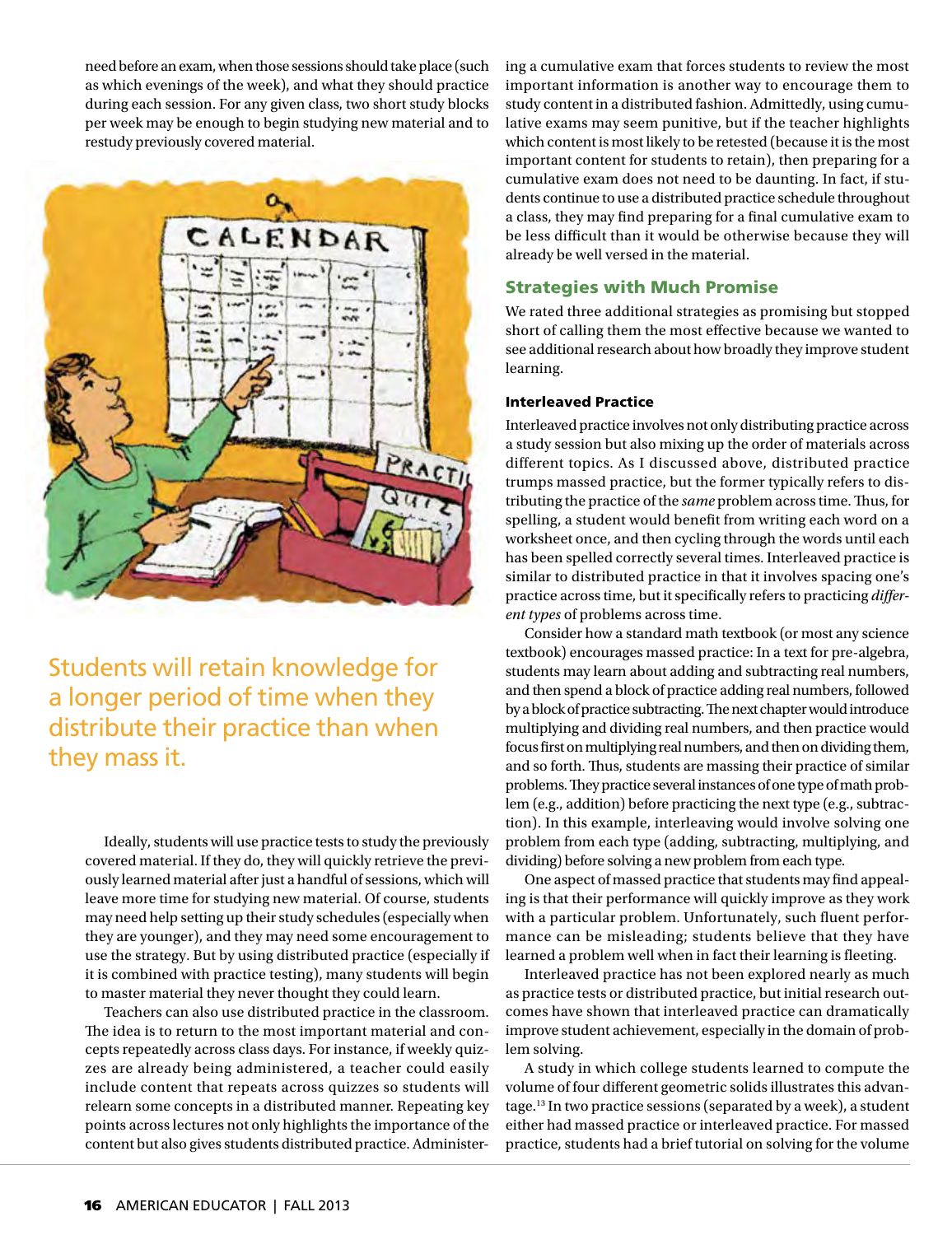of one kind of solid (e.g., a wedge), and then immediately practiced solving for the volume of four different versions of the particular solid (e.g., finding the volume of four different wedges). They then received a tutorial on finding the volume of another kind of solid (e.g., a spherical cone), and immediately practiced solving four versions of that solid (e.g., finding the volume of four different spherical cones). They repeated this massed practice for two more kinds of solids.

For interleaved practice, students first were given a tutorial on how to solve for the volume of each of the four solids, and then they practiced solving for each of the four versions of solids in turn. They never practiced the same kind of solid twice in a row; they practiced solving for the volume of a wedge, followed by a spherical cone, followed by a spheroid, and so forth, until they had practiced four problems of each type. Regardless of whether practice was massed or interleaved, all students practiced solving four problems of each type.

How did the students fare? The results presented in Figure 1 (on the right) show that during the practice sessions, performance finding the correct volumes was considerably higher for massed practice than for interleaved practice, which is why some students (and teachers) may prefer massed practice. The reason not to stick with massed practice is revealed when we examine performance on the exam, which occurred one week after the final practice session. As shown in the bars on the far right of Figure 1, students who massed practice performed horribly. By contrast, those who interleaved did three times better on the exam, and their performance did not decline compared with the original practice session! If students who interleaved had practiced just a couple more times, no doubt they would have performed even better, but the message is clear: massed practice leads to quick learning and quick forgetting, whereas interleaved practice slows learning but leads to much greater retention.

Research shows that teachers can also use this promising strategy with their students. Across 25 sessions,<sup>14</sup> college students with poor math skills were taught algebra rules, such as how to multiply variables with exponents, how to divide variables with exponents, and how to raise variables with exponents to a power. In different sessions, either a single rule was introduced or a rule that had already been introduced was reviewed. Most important, during review sessions, students either (a) practiced the rule from the previous session (which was analogous to massed practice), or (b) practiced the rule from the previous session intermixed with the practice of rules from even earlier sessions (which was analogous to interleaved practice).

During the first practice sessions, the two groups achieved at about the same level. By contrast, on the final test, performance was substantially better for students who had interleaved practice than for those who had massed practice. This interleaving advantage was evident both for application of the rules to new algebra problems (i.e., different versions of those that the students had practiced) and on problems that required the novel combination of rules. Given that the review sessions were basically practice tests, one recommendation is sound: when creating practice tests for students (whether to be completed in class or at home), it is best to mix up problems of different kinds. Even though students initially may struggle a bit more, they will benefit in the long run.

Why does interleaving work so well? In contrast to massed practice, interleaving problems requires distributing practice, which by itself benefits student achievement. Moreover, massed practice robs students of the opportunity to practice identifying problems, whereas interleaved practice forces students to practice doing so. When students use massed practice, after they correctly solve a problem or two of a certain type, they can almost robotically apply the same steps to the next problem. That is, they do not have to figure out what kind of problem they are solving; they just have to apply the same rules to the next prob-

For interleaved practice, when a new problem is presented, students need to first figure out which kind of problem it is and what steps they need to take to solve it.



WILLINGHAM, "IMPROVING STUDENTS' LEARNING WITH EFFECTIVE LEARNING TECHNIQUES: PROMISING DIRECTION:<br>FROM COGNITIVE AND EDUCATIONAL PSYCHOLOGY," *PSYCHOLOGICAL SCIENCE IN THE PUBLIC INTEREST* 14, NO. 1<br>(2013): 40. DATA FROM learning," *instructional science* 35, no. 6 (2007): 481–498. Reprinted by permission of SAGE Publications.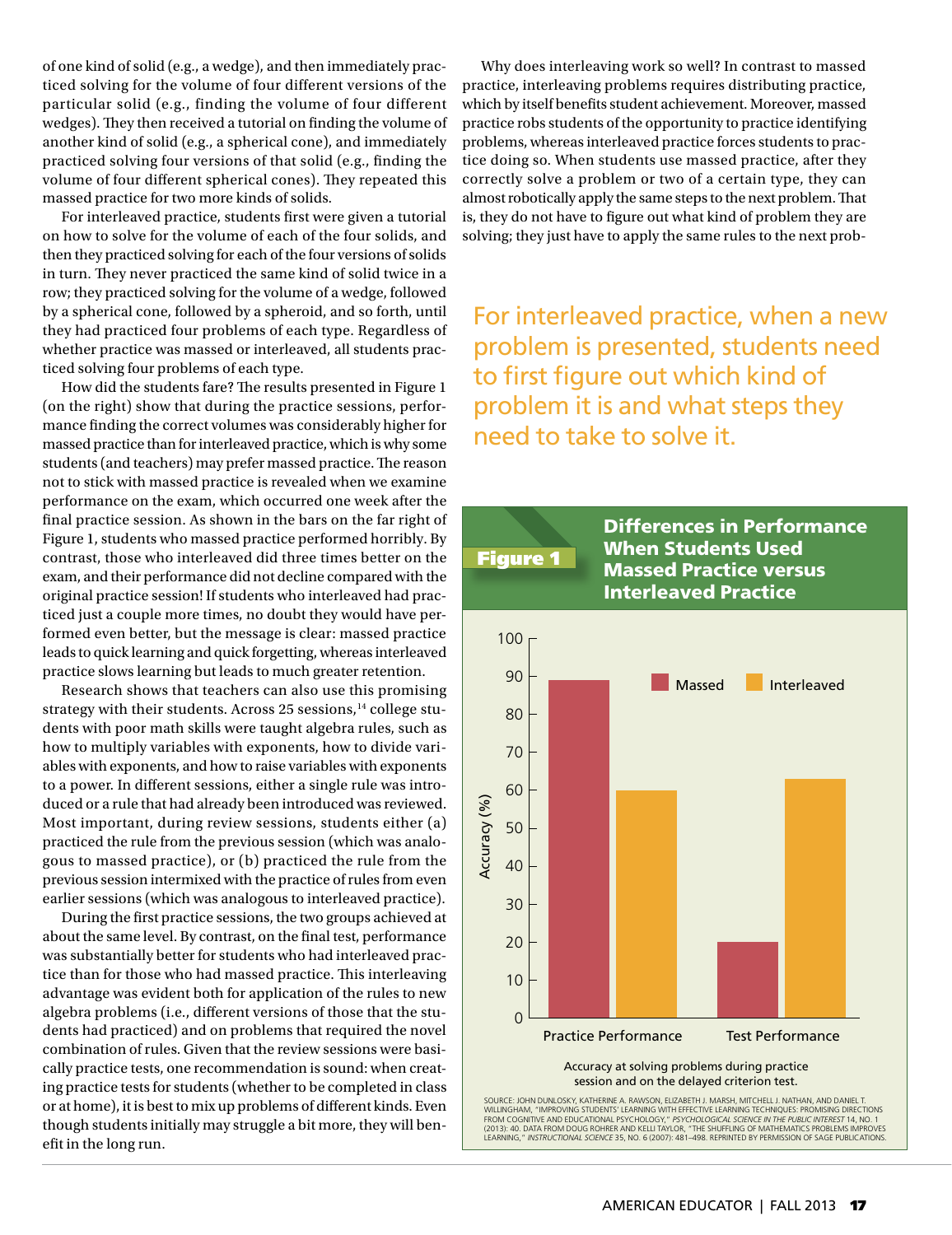lem. For interleaving, when a new problem is presented, students need to first figure out which kind of problem it is and what steps they need to take to solve it. This is often a difficult aspect of solving problems.

Interleaving has been shown to improve performance (as compared with massed practice) in multiple domains, including fourth-graders learning to solve math problems, engineering



students learning to diagnose system failures, college students learning artists' styles, and even medical students learning to interpret electrocardiograms to diagnose various diseases. Nevertheless, the benefits do not extend to all disciplines; for instance, in one study,<sup>15</sup> college students learned French vocabulary from different categories (body parts, dinnerware, foods, etc.), and students did just as well when their practice was massed within a category as when it was interleaved across categories. In another study, interleaving did not help high school students learn various rules for comma usage.<sup>16</sup>

Certainly, much more research is needed to better understand when interleaving will be most effective. Nevertheless, interleaved practice has shown more than enough promise for boosting student achievement to encourage its use, especially given that it does not hurt learning. To that end, I suggest that teachers revise worksheets that involve practice problems, by rearranging the order of problems to encourage interleaved practice. Also, for any in-class reviews, teachers should do their best to interleave questions and problems from newly taught materials with those from prior classes. Doing so not only will allow students to practice solving individual problems, but it also will help them practice the difficult tasks of identifying problems and choosing the correct steps needed to solve them.

#### Elaborative Interrogation and Self-Explanation

Elaborative interrogation and self-explanation are two additional learning strategies that show a lot of promise. Imagine a student reading an introductory passage on photosynthesis: "It is a process in which a plant converts carbon dioxide and water into sugar, which is its food. The process gives off oxygen." If the student were using elaborative interrogation while reading, she would try to explain why this fact is true. In this case, she might think that it must be true because everything that lives needs some kind of food, and sugar is something that she eats as food. She may not come up with exactly the right explanation, but trying to elaborate on why a fact may be true, even when the explanations are not entirely on the mark, can still benefit understanding and retention.

Students who solve new problems that involve transferring what was learned during practice perform better when they use self-explanation techniques.

If the student were using self-explanation, then she would try to explain how this new information is related to information that she already knows. In this case, perhaps she might consider how the conversion is like how her own body changes food into energy and other (not-so-pleasant-as-oxygen) fumes. Students can also self-explain when they solve problems of any sort and decide how to proceed; they merely explain to themselves why they made a particular decision.

While practicing problems, the success rate of solving them is no different for students who self-explain their decisions compared with those who do not. However, in solving new problems that involve transferring what one has learned during practice, those who initially used self-explanation perform better than those who did not use this technique. In fact, in one experiment where students learned to solve logical-reasoning problems, final test performance was three times better (about 90 percent versus less than 30 percent) for students who self-explained during practice than for those who did not.<sup>17</sup>

One reason these two strategies can promote learning and comprehension and boost problem-solving performance is that they encourage students to actively process the content they are focusing on and integrate it with their prior knowledge. Even young students should have little trouble using elaborative interrogation, because it simply involves encouraging them to ask the question "why?" when they are studying. The difference between this type of "why" and the "why" asked in early childhood (when this is a common question to parents) is that students must take the time to develop answers. This strategy may be especially useful as students are reading lengthy texts in which a set of concepts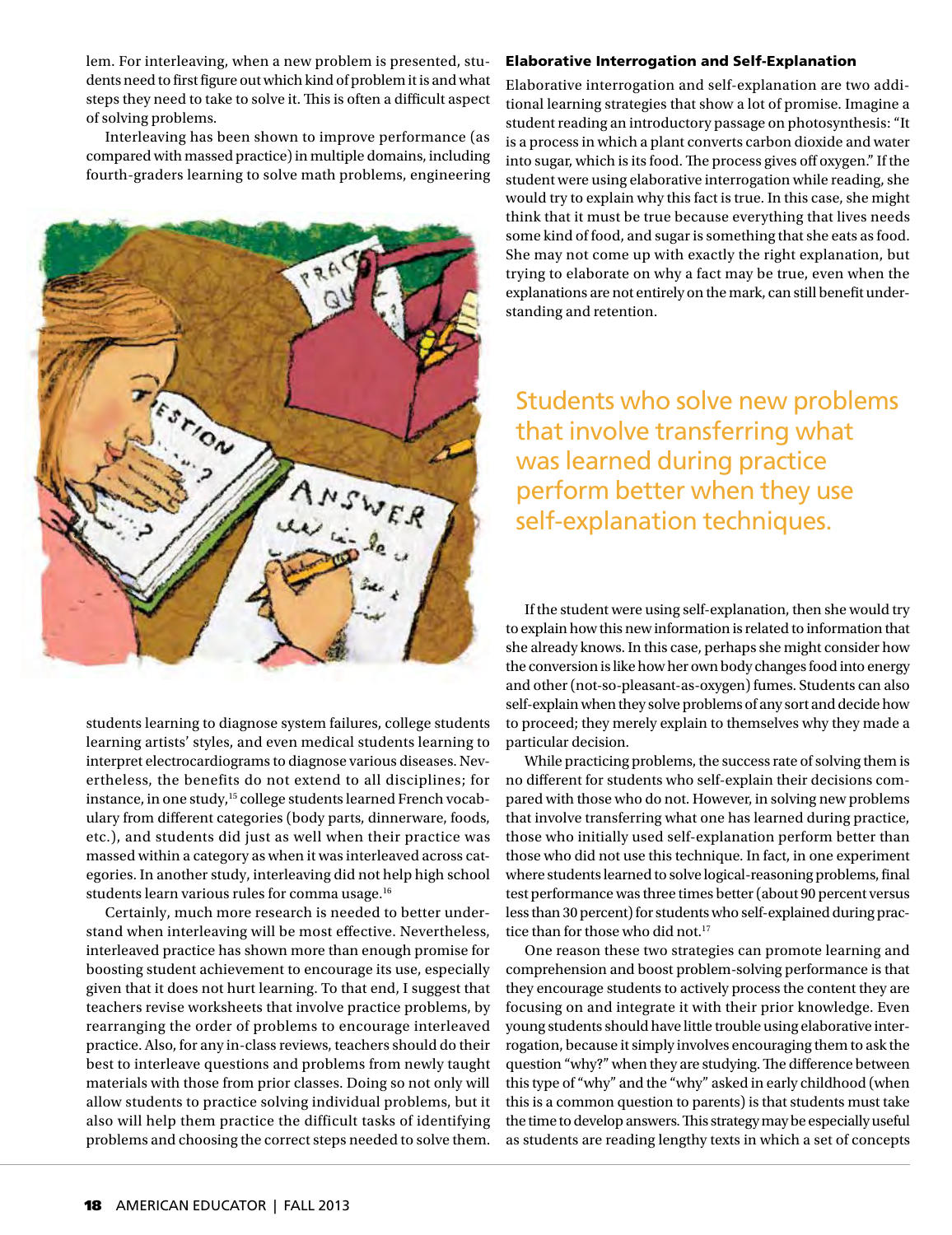builds across a chapter, although admittedly the bulk of the research on elaborative interrogation has been conducted with isolated facts. At a minimum, the research has shown that encouraging students to ask "why" questions about facts or simple concepts that arise in class and in lengthy discussions benefits their learning and understanding.

In most of the research on self-explanation, students are given little instruction on how to use the strategy; instead, they are just told to use a particular question prompt that is most relevant to what they are studying. For instance, if they are solving a problem, they might be instructed to ask themselves, "Why did I just decide to do X?" (where X is any move relevant to solving the problem at hand). And if they were reading a text, they might be instructed to ask, "What does this sentence mean to me? What new information does the sentence provide, and how does it relate to what I already know?" To take full advantage of this strategy, students need to try to self-explain and not merely paraphrase (or summarize) what they are doing or reading, because the latter strategies (as I discuss below) do not consistently boost performance.

Rereading has inconsistent effects on student learning, and benefits may not be long-lasting.

Some potential limitations of using these strategies are rather intuitive. For instance, students with no relevant knowledge about a new content area may find it difficult—if not impossible—to use elaborative interrogation, because these students may not be able to generate any explanation about why a particular (new) fact is true.\* Thus, although research shows that students as young as those in the upper elementary grades can successfully use elaborative interrogation, the technique may not be so useful for younger students with low levels of background knowledge. As students learn more about a particular topic, elaborative interrogation should be easier to use and will support more learning.

As for self-explanation, it should not be too difficult, or require much time, to teach most students how to take advantage of this strategy. Nevertheless, younger students or those who need more support may benefit from some coaching. For instance, as noted above, paraphrases and self-explanations are not the same and lead to different learning outcomes, so teachers should help younger students distinguish between an explanation of an idea and its paraphrase. Even so, a gentle reminder to use elaborative interrogation or self-explanation may be all most students need to keep them using these strategies as they learn new course content and prepare for examinations.

Because they show promise, I recommend that teachers tell their students about these strategies and explain the conditions under which each may be most useful. For instance, they might instruct students to use elaborative interrogation when studying general facts about a topic, or to use self-explanation when reading or solving practice problems in math and science.

Teachers should keep in mind that these two strategies did not receive the highest rating in our team's assessment of learning strategies.18 Our lower marks for these strategies, however, stemmed from the fact that we wanted to see even more evidence that established their promise in several key areas relevant to



education. Only a couple of experiments have demonstrated that elaborative interrogation can improve students' comprehension, and only a few investigations have established their efficacy within a classroom. So, in writing our review, we were conservative scientists who wanted every piece in place before declaring that a strategy is one that students should absolutely use. Nevertheless, other cognitive scientists who have studied the same evidence enthusiastically promote the use of these strategies,<sup>19</sup> and as a teacher myself, the overall promise of these strategies is impressive enough that I encourage my students to use them.

## Less Useful Strategies (That Students Use a Lot)

Besides the promising strategies discussed above, we also reviewed several others that have not fared so well when considered with an eye toward effectiveness. These include rereading, highlighting, summarizing, and using imagery during study.

#### Rereading and Highlighting

These two strategies are particularly popular with students. A survey conducted at an elite university revealed that 84 percent of the students studied by rereading their notes or textbooks.20 Despite its popularity, rereading has inconsistent effects on student learning: whereas students typically benefit from rereading

<sup>\*</sup>For more on why reading comprehension depends largely on knowledge, see "Building Knowledge" and "How Knowledge Helps" in the Spring 2006 issue of *American Educator*[, available at www.aft.org/newspubs/periodicals/ae/spring2006/](www.aft.org/newspubs/periodicals/ae/spring2006/index.cfm) index.cfm.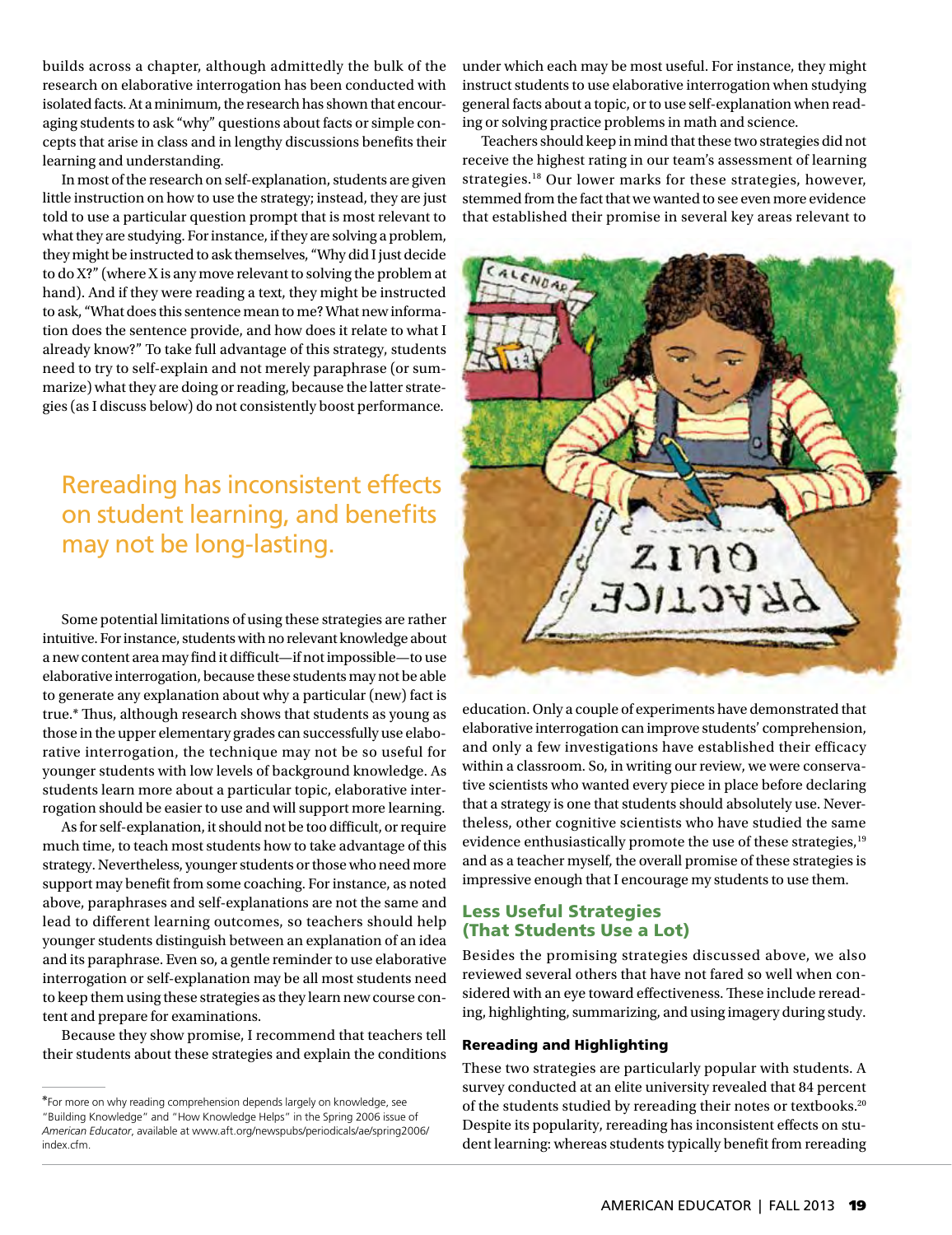when they must later recall texts from memory, rereading does not always enhance students' understanding of what they read, and any benefits of rereading (over just a single reading) may not be long-lasting. So, rereading may be relatively easy for students to do, but they should be encouraged to use other strategies (such as practice testing, distributed practice, or self-explanation) when they revisit their text and notes.

# Students need to know that highlighting is only the beginning of the journey.

The use of highlighters seems universal—I even have a favorite one that I use when reading articles. As compared with simply reading a text, however, highlighting has been shown to have failed to help students of all sorts, including Air Force trainees, children, and undergraduate students. Even worse, one study reported that students who highlighted while reading performed worse on tests of comprehension wherein they needed to make inferences that required connecting different ideas across the text.21 In this case, by focusing on individual concepts while highlighting, students may have spent less time thinking about connections across concepts. Still, I would not take away highlighters from students; they are a security blanket for reading and studying. However, students need to know that highlighting is only the beginning of the journey, and that after they read and highlight, they should then restudy the material using more-effective strategies.

#### Summarization

Summarization involves paraphrasing the most important ideas within a text. It has shown some success at helping undergraduate students learn, although younger students who have difficulties writing high-quality summaries may need extensive help to benefit from this strategy.

In one study,<sup>22</sup> teachers received 90 minutes of training on how to teach their students to summarize. The teachers were trained to provide direct instruction, which included explicitly describing the summarization strategy to students, modeling the strategy for students, having students practice summarizing and providing feedback, and encouraging students to monitor and check their work. Students completed five sessions (about 50 minutes each) of coaching, which began with them learning to summarize short paragraphs and slowly progressed to them using the strategy to take effective notes and ultimately to summarize a text chapter. Students who received coaching recalled more important points from a chapter as compared with students who were not coached. And other studies have also shown that training students to summarize can benefit student performance.

Nevertheless, the need for extensive training will make the use of this strategy less feasible in many contexts, and although summarizing can be an important skill in its own right, relying on it as a strategy to improve learning and comprehension may not be as effective as using other less-demanding strategies.

#### Keyword Mnemonic and Imagery for Text

Finally, the last two techniques involve mental imagery (i.e., developing internal images that elaborate on what one is studying). Students who are studying foreign-language vocabulary, for example, may use images to link words within a pair (e.g., for

## Table 1

## Effectiveness of Techniques Reviewed

| <b>Technique</b>             | <b>Extent and Conditions of Effectiveness</b>                                                  |
|------------------------------|------------------------------------------------------------------------------------------------|
| <b>Practice testing</b>      | Very effective under a wide array of situations                                                |
| Distributed practice         | Very effective under a wide array of situations                                                |
| Interleaved practice         | Promising for math and concept learning,<br>but needs more research                            |
| Elaborative interrogation    | Promising, but needs more research                                                             |
| Self-explanation             | Promising, but needs more research                                                             |
| Rereading                    | Distributed rereading can be helpful, but time<br>could be better spent using another strategy |
| Highlighting and underlining | Not particularly helpful, but can be used as a first<br>step toward further study              |
| Summarization                | Helpful only with training on how to summarize                                                 |
| Keyword mnemonic             | Somewhat helpful for learning languages, but<br>benefits are short-lived                       |
| Imagery for text             | Benefits limited to imagery-friendly text, and<br>needs more research                          |

the pair "la dent–tooth," students may mentally picture a dentist (for "la dent") extracting an extra-large tooth). This strategy is called keyword mnemonic, because it involves developing a keyword to represent the foreign term (in this case, "dentist" for "la dent") that is then linked to the translation using mental imagery.

Imagery can also be used with more complex text materials as well. For instance, students can develop mental images of the content as they read, such as trying to imagine the sequence of processes in photosynthesis or the moving parts of an engine. This strategy is called imagery for text.

Mental imagery does increase retention of the material being studied, especially when students are tested soon after studying. However, research has shown that the benefits of imagery can be short-lived,<sup>23</sup> and the strategy itself is not widely appli